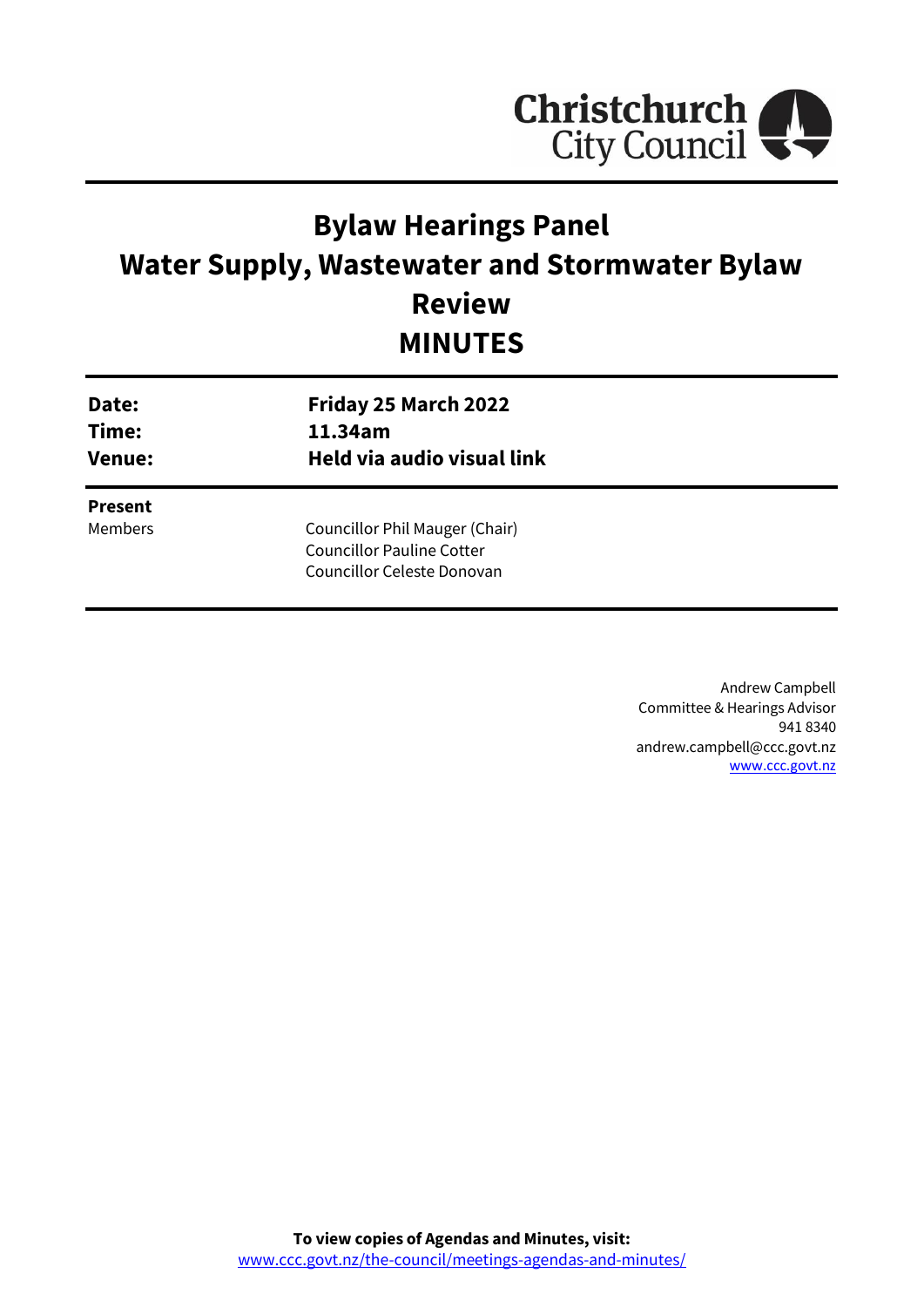

The agenda was dealt with in the following order.

## **1. Apologies Ngā Whakapāha**

No apologies were received.

## **2. Election of Chairperson Te Whakatū Poumua Hearings Panel Resolved BHPCC/2022/00001**

It was **decided** that Councillor Mauger be appointed Chairperson of the Bylaw Hearings Panel. Councillor Donovan/Councillor Cotter **Carried**

## **3. Declarations of Interest Ngā Whakapuaki Aronga**

There were no declarations of interest recorded.

## **4. Submissions on the Proposed Replacement Bylaws for the Council's Three Waters Services**

Christchurch City Council Officer Jenna Marsden presented the Officers' Report. Council Officers also responded to questions arising from the Hearings Panel. During the presentation, Council Officers also tabled a document containing three staff recommendations on possible changes to the bylaws that were marked as "to be drafted" in Attachment A to the Staff Report when the Agenda was published (**Attachment A**). In addition, staff also tabled a document containing a summary of the submissions of those who wished to be heard (**Attachment B**).

#### **Attachments**

- A Additional Staff Comments and Recommendations on Replacement Bylaws for the Council's Three Water Services **⇒**
- B Summary of submissions who wish to be heard  $\Rightarrow^{\mathbb{Z}}$

## **5. Volumes of Submissions**

#### **Hearings Panel Resolved BHPCC/2022/00002**

That the Hearings Panel:

 $1.$ Accepts the written submissions, including any late submissions, received on the Water Supply, Wastewater and Stormwater Bylaw Review.

Councillor Cotter/Councillor Donovan **Carried**

## **6. Hearing of Submissions Ngā Tāpaetanga**

The Hearings Panel received presentations from the following submitters: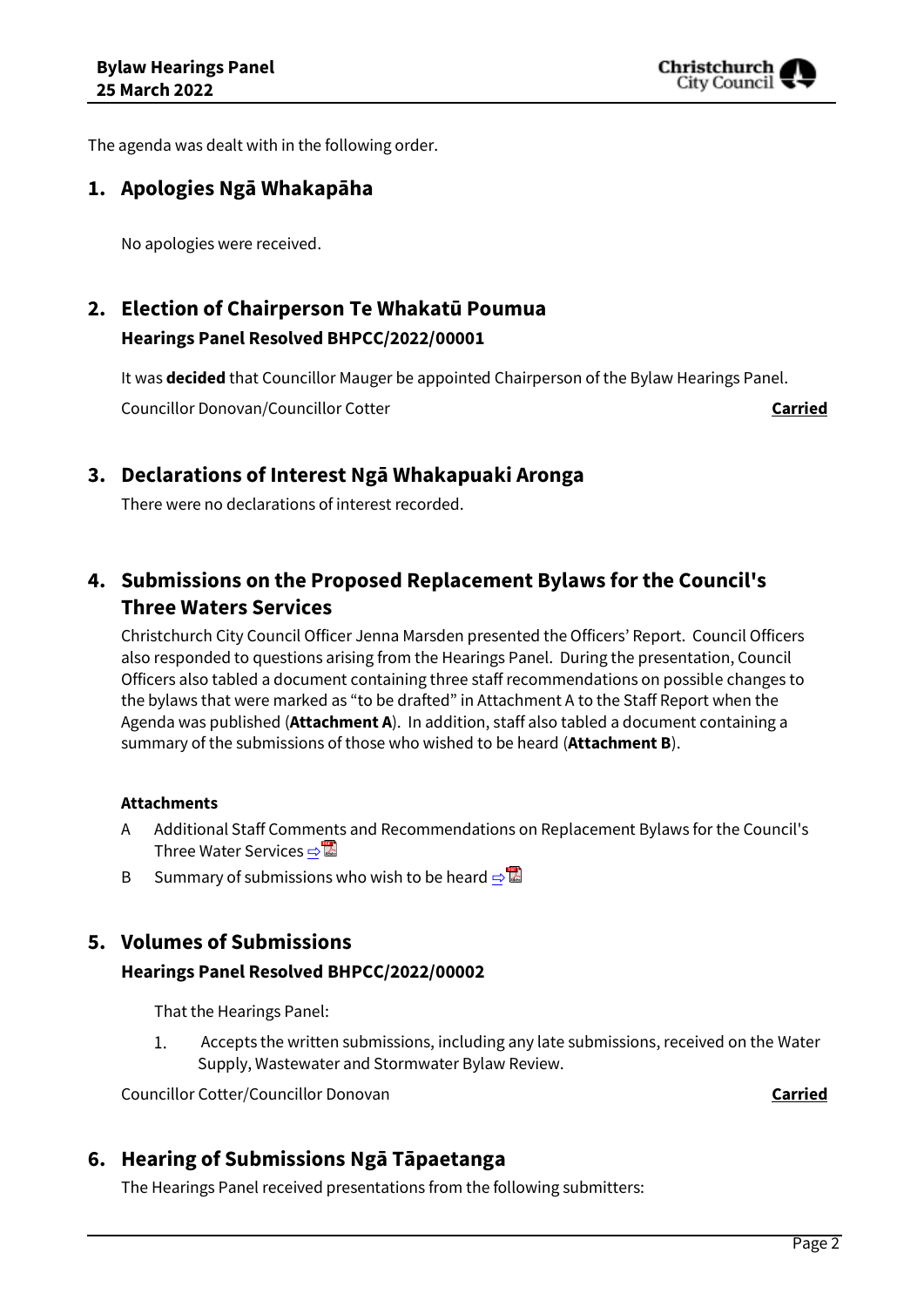- 44691 Waitai Coastal-Burwood Community Board, Bebe Frayle
- 44448 Waikura Linwood-Central-Heathcote Community Board, Alexandra Davids
- 44761 Fendalton-Waimairi-Harewood Community Board, Bridget Williams
- 44751 Ōpāwaho Heathcote River Network, Malcolm Long presentation provided
- 44770 4Sight Consulting, Trent Sunich presentation provided

The meeting adjourned at 1.07pm and reconvened at 2.06pm.

- 44772 Federated Farmers, Pam Richardson
- 44788 Summit Road Society, Marie Gray
- 44768 NZ Association of Metal Recyclers, Korina Kirk
- 44784 Christchurch International Airport Limited, Felicity Blackmore

#### **Attachments**

- A Ōpāwaho Heathcote River Network Additional Document **[⇨](../../../RedirectToInvalidFileName.aspx?FileName=BHPCC_20220325_MAT_7959.PDF#PAGE=15)**
- B 4Sight Consulting-Additional Document **[⇨](../../../RedirectToInvalidFileName.aspx?FileName=BHPCC_20220325_MAT_7959.PDF#PAGE=31)**

The meeting adjourned at 2.50pm to 11am, Monday 28 March 2022, held by audio/visual link.

The meeting reconvened at 11.06am, Monday 28 March 2022, held by audio/visual link.

## **7. Consideration and Deliberation Ngā Whaiwhakaaro me Ngā Taukume o Ngā Kōrero**

Throughout the process, Bylaw Hearings Panel Members referred a number of questions through to Council Officers for response. The questions arose from the information provided by Council Officers and the written and oral submissions received.

The Hearings Panel considered and deliberated on the written and verbal submissions received and additional information provided by submitters and Council Officers.

Council Officer Jenna Marden, Senior Policy Analyst returned to the table to respond to questions raised by the Hearings Panel and to talk to the proposed changes to the bylaws as a result of submitter feedback.

During the process, the Panel asked to hear from Julian Odering of Oderings Garden Centres who had been unable to attend the meetings on Friday 26 March and Monday 28 March. His submission was heard at the beginning of the meeting on Wednesday 6 April. Mr Odering provided further information (**Attachment A**).

#### **Attachments**

A Oderings Garden Centres - Additional Documents **[⇨](../../../RedirectToInvalidFileName.aspx?FileName=BHPCC_20220325_MAT_7959.PDF#PAGE=47)</u>** 

The meeting adjourned at 2.30pm to 2pm, Wednesday 6 April 2022, held by audio/visual link.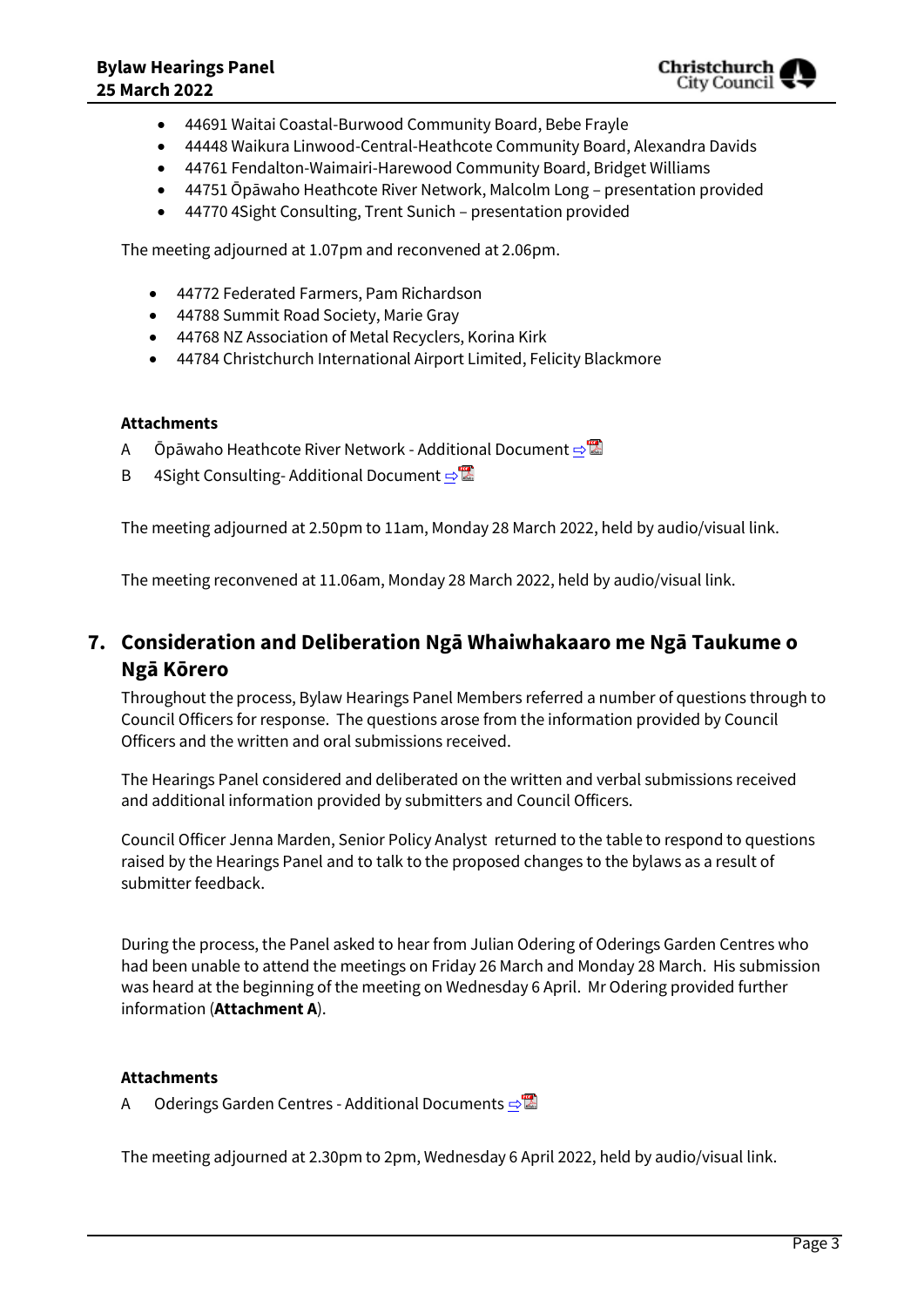The meeting reconvened at 2.06pm, Wednesday 6 April 2022, held by audio/visual link.

## **8. Hearings Panel Recommendations Ngā Tūtohu o Te Tira Tauaki**

### **Hearings Panel Resolved BHPCC/2022/00003**

#### **Part A**

That the Council:

#### **Water Supply and Wastewater Bylaw 2022**

- 1. Adopt the Christchurch City Council Water Supply and Wastewater Bylaw 2022, in its final form (**Attachment A**).
- 2. Note the following changes to the clauses of the Christchurch City Council Water Supply and Wastewater Bylaw 2022, as a result of the consultation and hearings process (as so shown in Attachment A):
	- a. Insert a new definition of **Council water supply** in clause 3(1) as follows: **Council water supply** means a public water supply system owned and managed by the Christchurch City Council.
	- b. Replace the definition of **private drainage system** with a definition of **private wastewater drains** in clause 3(1) as follows: **Private wastewater drains** means the system of pipes and fittings installed on the customer's side of the point of discharge to convey wastewater off the property to the public wastewater system
	- c. Amend the definition of prohibited waste in clause 3(1) so that it refers to prohibited wastes instead of prohibited substances
	- d. Amend clause 7(4) (restricted activities within maintenance access corridors) so that it refers to the water supply system instead of the stormwater network
	- e. Amend clause 9(6)(b) (protection of source water and the water supply system) so that it refers to chemical or agricultural applications
	- f. Amend clause 17(1) (supplementary water storage for Banks Peninsula water supply areas) to update the specified water supply areas by including Takamatua within the Akaroa supply, as well as clarifying that the clause applies where connection to the Council water supply is sought
	- g. Replace the references in clause 29 (restricted activities within maintenance access corridors) to the water supply system with references to the wastewater system.
	- h. Amend clause 18(2)(c) (backflow prevention) to refer to the Water Services Act instead of the Health Act 1956.
- 3. Note that a number of additions and improvements are made to the preamble and explanatory notes contained in the Christchurch City Council Water Supply and Wastewater Bylaw 2022 as a result of the consultation and hearings process (as so shown in **Attachment A**).
- 4. Determine, in accordance with section 155(2) and (3) of the Local Government Act 2002, that the Christchurch City Council Water Supply and Wastewater Bylaw 2022 is the most appropriate form of bylaw, and that it is not inconsistent with the New Zealand Bill of Rights Act 1990.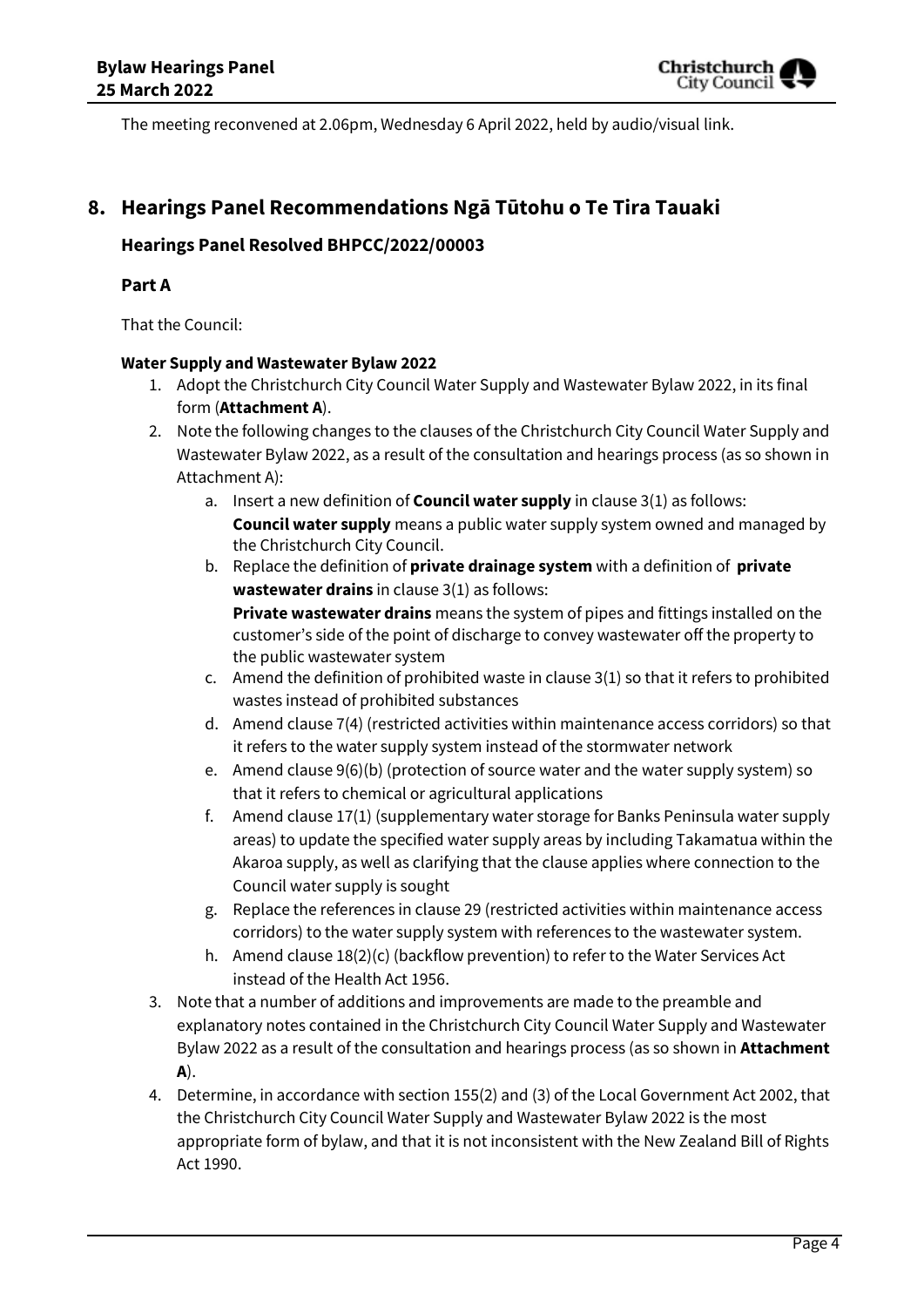- 5. Approve the Christchurch City Council Water Supply and Wastewater Bylaw 2022 coming into force on 1 July 2022.
- 6. Approve that staff are otherwise authorised to make any typographical changes or correct minor errors as the case may be before the Christchurch City Council Water Supply and Wastewater Bylaw 2022 comes into force.
- 7. Give public notice as soon as practicable that the Christchurch City Council Water Supply and Wastewater Bylaw 2022 has been made by the Council, that it comes into effect on 1 July 2022 and that copies of the Christchurch City Council Water Supply and Wastewater Bylaw 2022 may be inspected and obtained at the Council's offices or on its website, without payment.
- 8. Revoke from 1 July 2022 the Council's Policy on Water Supply Pipes Installed in Private Land 2001, noting that the terms of the Policy have been included in the Christchurch City Council Water Supply and Wastewater Bylaw 2022.
- 9. Delegate to the Chief Executive the authority to amend any explanatory notes in the Christchurch City Council Water Supply and Wastewater Bylaw 2022 as the case may be, and that this power may be sub-delegated.

### **Stormwater and Land Drainage Bylaw 2022**

- 10. Adopt the Christchurch City Council Stormwater and Land Drainage Bylaw 2022, in its final form (**Attachment B**).
- 11. Note the following changes to the clauses of the Christchurch City Council Stormwater and Land Drainage Bylaw 2022, as a result of the consultation and hearings process (as so shown in **Attachment B**):
	- a. Delete clause 10 relating to the requirement for on-site stormwater management, as the requirement is provided by clause 7 of the bylaw and a new explanatory note.
	- b. Amend clause 11 (managing drainage from artesian springs and wells on private land) so that it applies in a more limited way and now refers to preventing nuisance and damage from unmanaged artesian water.
	- c. Amend clause 13 (restricted activities related to discharge of water other than stormwater) so that it more clearly states the types of water (other than stormwater) referred to.
	- d. Amend clause 15(1) (restricted activities related to waterways) so that it allows a person with written authority from the Council or an authorised agent of the regional council to carry out certain activities in a waterway.
	- e. Insert a new clause 15(2) so that clause 15(1)(restricted activities related to waterways) does not apply to fencing near waterways in rural zones, which is regulated by the District Plan.
	- f. Amend clause 15(3) (restricted activities related to waterways) to allow certain actions by the regional council or where a person is undertaking temporary erosion and sediment control measures under an approved Erosion and Sediment Control Plan.
	- g. Amend clause 22(1) (erosion and sediment control plans) so that it specifically refers to any person intending to undertake earthworks where there is any risk that sediment generated by the works could become entrained in stormwater.
	- h. Amend clause 31(1)(b) (industrial stormwater audit programme) to refer to further information being provided on request.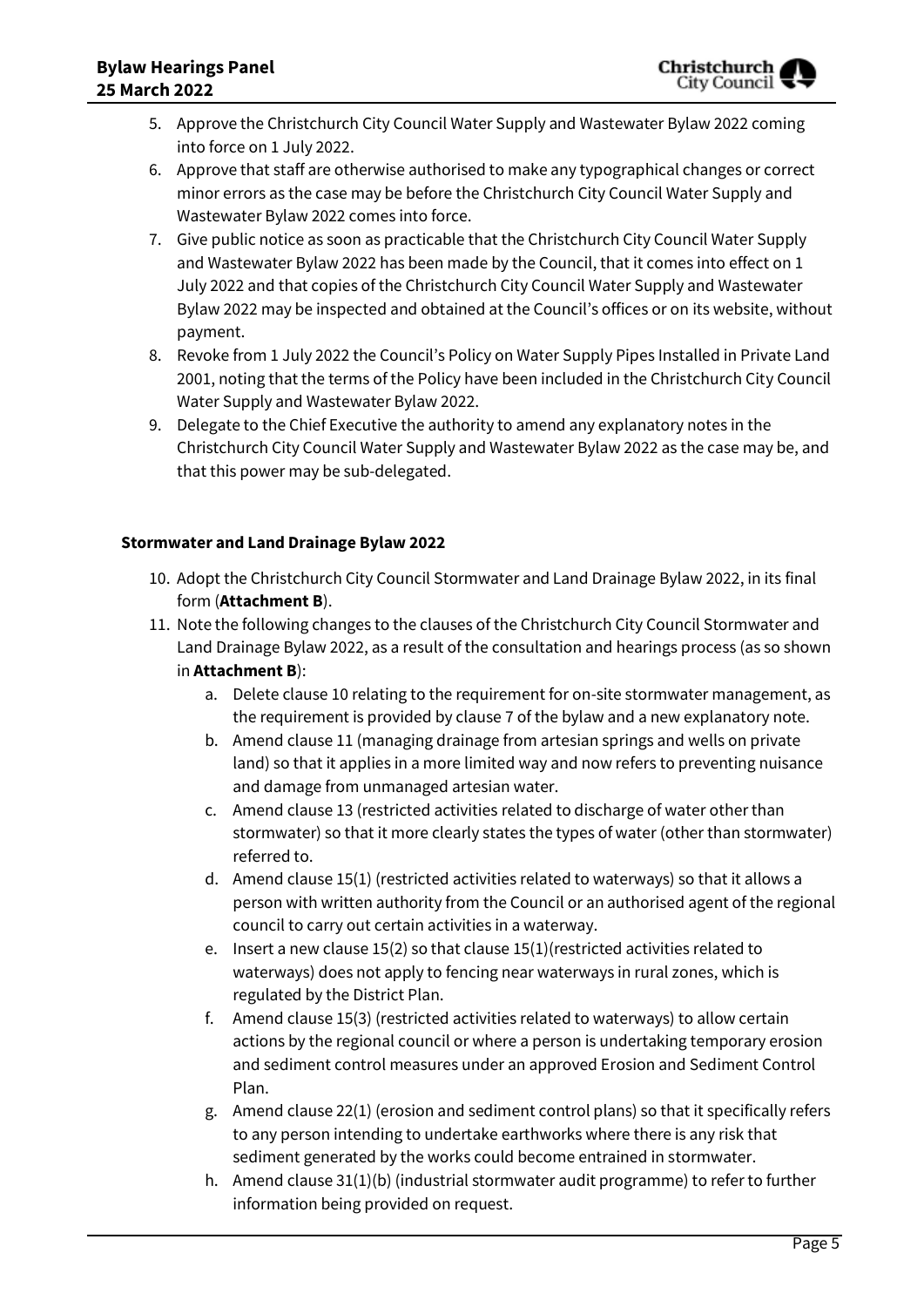- i. Amend clause 35(2) (transitional arrangements for industrial stormwater dischargers with individual consents with Canterbury Regional Council) to clarify that an occupier needs to apply for a licence under this bylaw prior to surrendering a stormwater discharge resource consent held with the regional council.
- 12. Note that a number of additions and improvements are made to the explanatory notes contained in the Christchurch City Council Stormwater and Land Drainage Bylaw 2022 as a result of the consultation and hearings process (as so shown in **Attachment B**).
- 13. Determine, in accordance with section 155(2) and (3) of the Local Government Act 2002, that the Christchurch City Council Stormwater and Land Drainage Bylaw 2022 is the most appropriate form of bylaw, and that it is not inconsistent with the New Zealand Bill of Rights Act 1990.
- 14. Approve the Christchurch City Council Stormwater and Land Drainage Bylaw 2022 coming into force on 1 July 2022.
- 15. Approves that staff are otherwise authorised to make any typographical changes or correct minor errors as the case may be before the Christchurch City Council Stormwater and Land Drainage Bylaw 2022 comes into force.
- 16. Give public notice as soon as practicable that the Christchurch City Council Stormwater and Land Drainage Bylaw 2022 has been made by the Council, that it comes into effect on 1 July 2022 and that copies of the Christchurch City Council Stormwater and Land Drainage Bylaw 2022 may be inspected and obtained at the Council's offices or on its website, without payment.
- 17. Delegate to the Chief Executive the authority to amend any explanatory notes in the Christchurch City Council Stormwater and Land Drainage Bylaw 2022 as the case may be, and that this power may be sub-delegated.
- 18. Resolve under clause 27 of the Christchurch City Council Stormwater and Land Drainage Bylaw 2022, to adopt the Register of Industrial and Trade Activities (to come into force on 1 July 2022), as set out in **Attachment C** in its final form, and noting the following changes as a result of the consultation and hearings process:
	- a. Adding two footnotes to the bottom of the first page of the Register which confirm that properties not meeting the thresholds in the Register are not required to apply for an industrial stormwater discharge licence; and the date the Register comes into force.
	- b. Making a clarification to the hydrocarbon entry under the heading "Bulk storage and handling centres" for the exclusion of service stations, truck stops and commercial refuelling facilities.
	- c. Making a clarification to the entry under the heading waste management and resource recovery industries by deleting the reference to chemical containers.
	- d. Amend the compliance timeframe from 6 months (1 January 2022), to 7 months (1 February 2022) to avoid it falling on a public holiday.

## Councillor Donovan/Councillor Cotter **Carried**

## **Attachments**

- A Christchurch City Council Water Supply and Wastewater Bylaw 2022  $\Rightarrow$
- B Christchurch City Council Stormwater and Land Drainage Bylaw 2022  $\Rightarrow$
- C Register of Industrial and Trade Activities  $\Rightarrow$